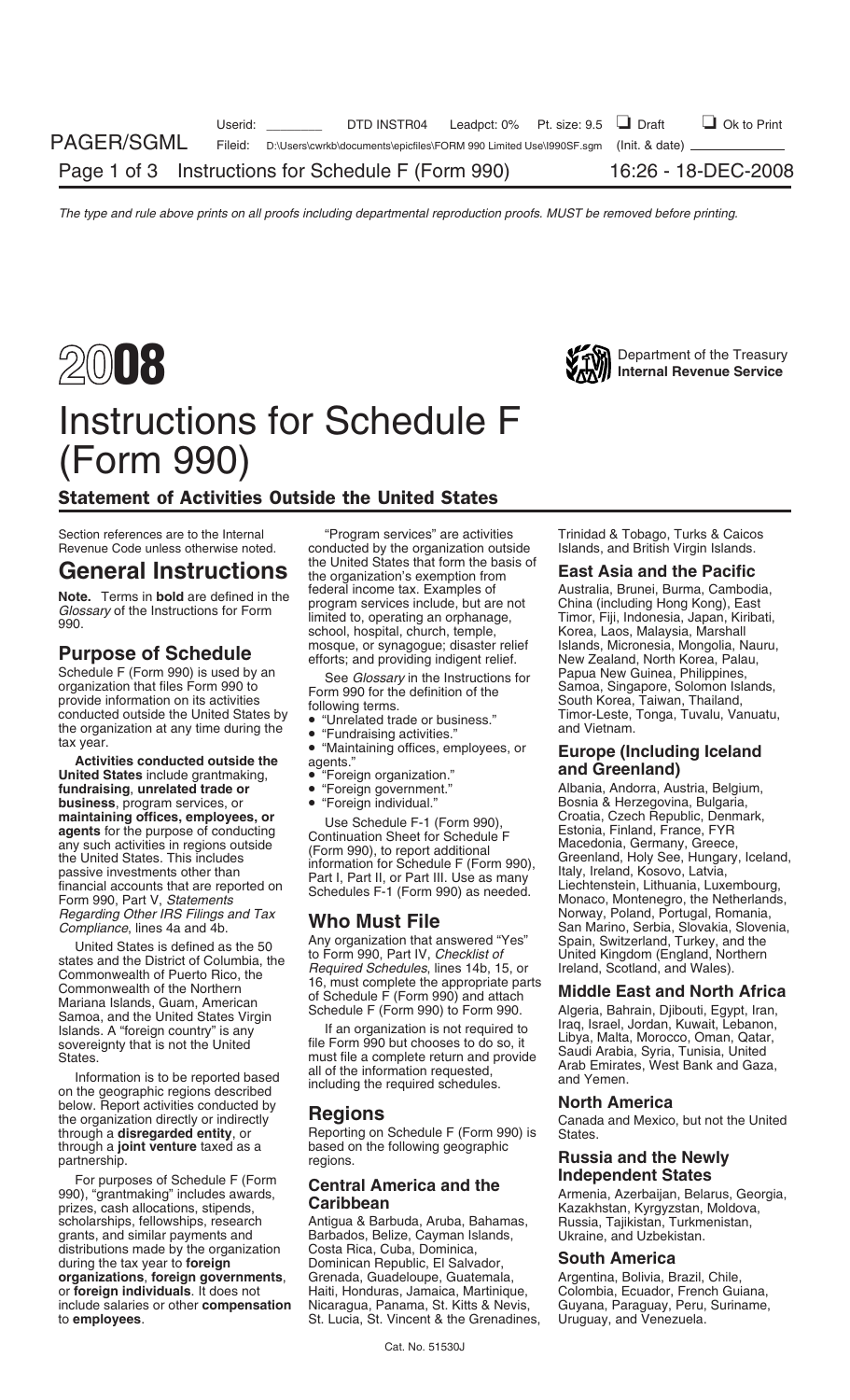India, Maldives, Nepal, Pakistan, and the schedule for the narrative response to the 2.

Central African Republic, Chad, listed earlier.<br>Compros, Democratic Republic of the Contract Complete Part II if the organization Comoros, Democratic Republic of the **Column (a).** Identify each region in answered "Yes" on Form 990, Part IV,<br>Congo, Republic of the Congo, Cote *column (a).* Identify each region in line 15. A "Yes" response means that Congo, Republic of the Congo, Cote **Column (a).** Identity each region in line 15. A "Yes" response means that D'Ivoire, Equatorial Guinea, Eritrea, which the organization conducts the organization reported on Form 990, Eth Guinea, Guinea Bissau, Kenya, *program service activities. Expenses*, line 3, more than \$5,000 of essention by the organization of the system of the service activities. Lesotho, Liberia, Madagascar, Malawi, **Column (b).** If the organization Mali, Mauritania, Mauritius, answered "Yes" to Form 990, Part IV, Mozambique, Namibia, Nigeria, including a foreign **organization** or entity Mozambiqu

answered "Yes" to Form 990, Part IV, agents."<br>
line 14b. This means the organization and in the organization of the organizations or entities on Schedule line 14b. This means the organization  $\frac{Column(d)}{d}$ . Specify in this column Schedules F-1 (Form 990), Part II. Use as many had aggregate revenues or expenses



conducted; or it may indicate that the statements, and describe this method in *organization* is a "*friends of*" Part IV.

**South Asia** organization that supports specified **Part II. Grants and Other**<br>Afghanistan, Bangladesh, Bhutan, foreign organizations. Use Part IV of **Part II. Grants and Other**<br>India Maldives, Nepal Pakistan, and this sche

Angola, Benin, Botswana, Burkina the tax year in each region on a<br>Faso, Burundi, Cameroon, Cape Verde, separate line of Part I. Use the regions **States** 

grantmaking, fundraising, business, or program service activities.

line 14a, and the organization for the tax year.<br>maintained employees or agents for the organization changes of the organization changes Specific Instructions<br>
Example the United States, list in this<br>
column the total number of employees<br>
and agents working in each region<br>
let the organization checked the<br>
part I. General<br>
Senate I, that no one recipient<br>
l **Part I. General** and agents working in each region<br>
listed during the tax year. Do not<br>
listed during the tax year. Do not<br>
organization's employees or agents<br>
Find the details of each<br>
Enter the details of each<br>  $\overline{ }$ **Outside the United** organization's employees or agents<br> **Outside the United** whose only presence in the region is to organization or entity on a separate<br> **Ctates** conduct on-site visits, or persons who line. If there are States<br>States organization serve as volunteers. See *Glossary* for entities to report in Part II than space<br>Complete Part I if the organization definition of "maintaining employees or available, report the additional definition of "maintaining employees or available, report the additional<br>agents." organizations or entities on Schedule

and aggregate revenues or expenses **Column (d).** Specify in this column Schedules F-1 (Form 990) as needed.<br>
of more than \$10,000 from or<br>
attributable to grantmaking, fundraising, the transfer of the the principal office *If an organization that Secrices If multiple activities are Column (d).* Describe the purpose conducted per region, list each type of *Column (d).* Describe the purpose completes Part I makes grants activity on a

monitors its grants to ensure that such fees and other financial account entity for the tax year. Cash grants<br>grants are used for proper purposes or maintenance fees and costs; and include grants or allocations paid by grants are used for proper purposes or includenance fees and costs; and include grants or allocations paid are proper purposes or include grants are not otherwise diverted from the properments to agents located in the cash are not otherwise diverted from the payments to agents located in the cash, check, money order, wire<br>intended use. For example, the region, Report expenditures based on transfers, and other charges against intended use. For example, the region. Report expenditures based on transfers, and other charges a<br>organization may describe periodic the method used to account for them funds on deposit at a financial<br>reports required or reports required or field investigations on the organization's financial institution.<br>conducted; or it may indicate that the statements, and describe this method in **Column (f).** Describe the manner

# to line 2. Sri Lanka. **Organizations or Entities Line 3.** Enter the details for each type **Sub-Saharan Africa** of activity conducted at any time during **Outside the United**

 $\overline{c}$   $\overline{c}$   $\overline{c}$   $\overline{c}$   $\overline{c}$   $\overline{c}$   $\overline{c}$   $\overline{c}$   $\overline{c}$   $\overline{c}$   $\overline{c}$   $\overline{c}$   $\overline{c}$   $\overline{c}$   $\overline{c}$   $\overline{c}$   $\overline{c}$   $\overline{c}$   $\overline{c}$   $\overline{c}$   $\overline{c}$   $\overline{c}$   $\overline{c}$   $\overline{c}$   $\overline{$ 

Swaziland, Tanzania, Togo, Uganda, in each region listed during the tax<br>
Zambia, and Zimbabwe.<br>
If an organization's activities involve "maintaining offices."<br>
If an organization's activities involve "maintaining offices."

**TIP** box on Schedule F (Form 990),

**TIP** completes Part I makes grants or activity on a separate line and repeat or ultimate use of the grant funds. Do regions in column (a) as necessary.<br> *to foreign organizations or* regions in column (a) as necessary. foreign individuals, it may also need to<br>
complete, as applicable, Parts II or III. If<br>
the organization does not make any<br>
to the steerific Use more specific<br>
to descriptions such as general support,<br>
such granits, it doe

records to substantiate amounts, region; rent and other costs relating to **Column (e).** Enter total dollar eligibility, and selection criteria used for offices located in the region; grants to amount of cash grants, in U.S

of cash disbursement, such as by cash